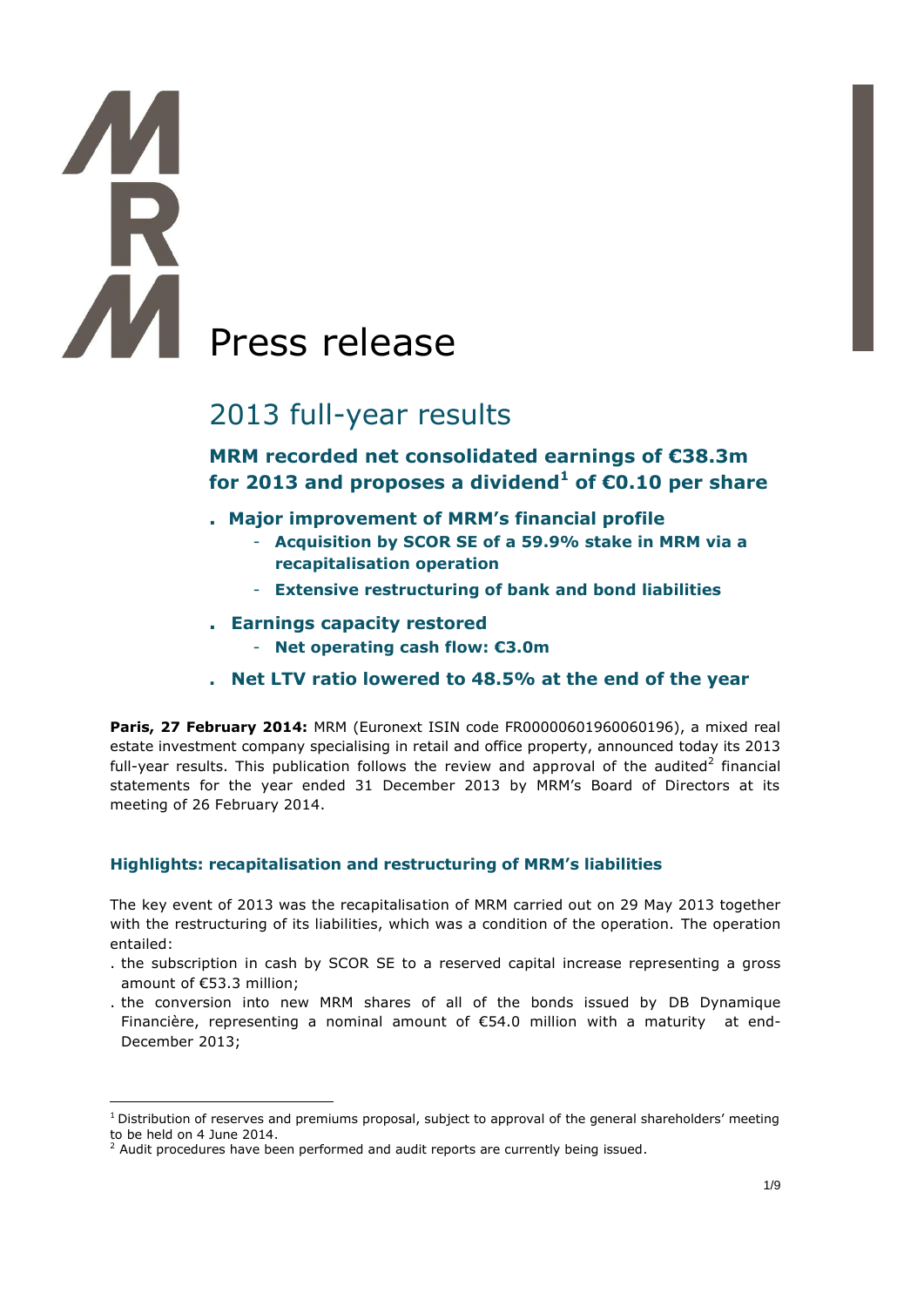. the restructuring of bank loans, which resulted in a reduction of €33.3 million in the total amount of bank debt as at 30 June 2013 and the rescheduling of the maturity of these loans, mainly to 2017.

MRM's shareholding structure<sup>3</sup> has therefore been transformed with the addition of SCOR SE as majority shareholder with a 59.9% stake, and MRM's financial position has been improved significantly.

#### **Improvement in MRM's balance sheet**

Primarily as a result of the recapitalisation operation, the Group's equity stood at €135.0 million at 31 December 2013 compared with €16.9 million at 31 December 2012.

Following the conversion on 29 May 2013 in new MRM shares of all bonds issued representing a nominal amount of €54 million - and the payment of capitalised interests of €8.1 million on 12 June 2013, MRM's bond debt, which stood at €62.1 million as at 31 December 2012, has been fully wiped out.

MRM's bank debt has been reduced to €146.7 million as at 31 December 2013 from €191.5 million as at 31 December 2012. This 23.4% reduction and the extension of its maturity are mainly resulting from the agreements negotiated with MRM's partner banks prior to the recapitalisation operation:

- . the maturity of the loans granted by SaarLB and ING Bank N.V. has been extended until December 2017;
- . following the early repayment of €21.5 million on 20 June 2013, HSH Nordbank has agreed to reduce its debt by €10.0 million.

In 2013, MRM also made additional early repayments of €4.5 million, made contractual repayments of €3.1 million and repaid €5.2 million following the sale of an office building in December 2013.

The average margin on debt is 164 basis points (excluding the impact of set-up costs). 100% of variable-rate debt is hedged by financial instruments such as caps.

The liquidity provided within the framework of the capital increase of 29 May 2013 enabled MRM to make the aforementioned debt repayments and to close 2013 with a net cash position of €19.9 million.

MRM's net debt<sup>4</sup> was therefore halved from €249.6 million at 31 December 2012 to €126.8 million at 31 December 2013. Relative to the value of the portfolio excluding transfer taxes, net debt was 48.5% at 31 December 2013 compared with 94.1% at 31 December 2012.

 $3$  On 29 May 2013, SCOR SE held 59.9% of share capital, former bondholders 32.1% and existing shareholders 8%. To date, free float still stands at 40.1%.





 $\overline{a}$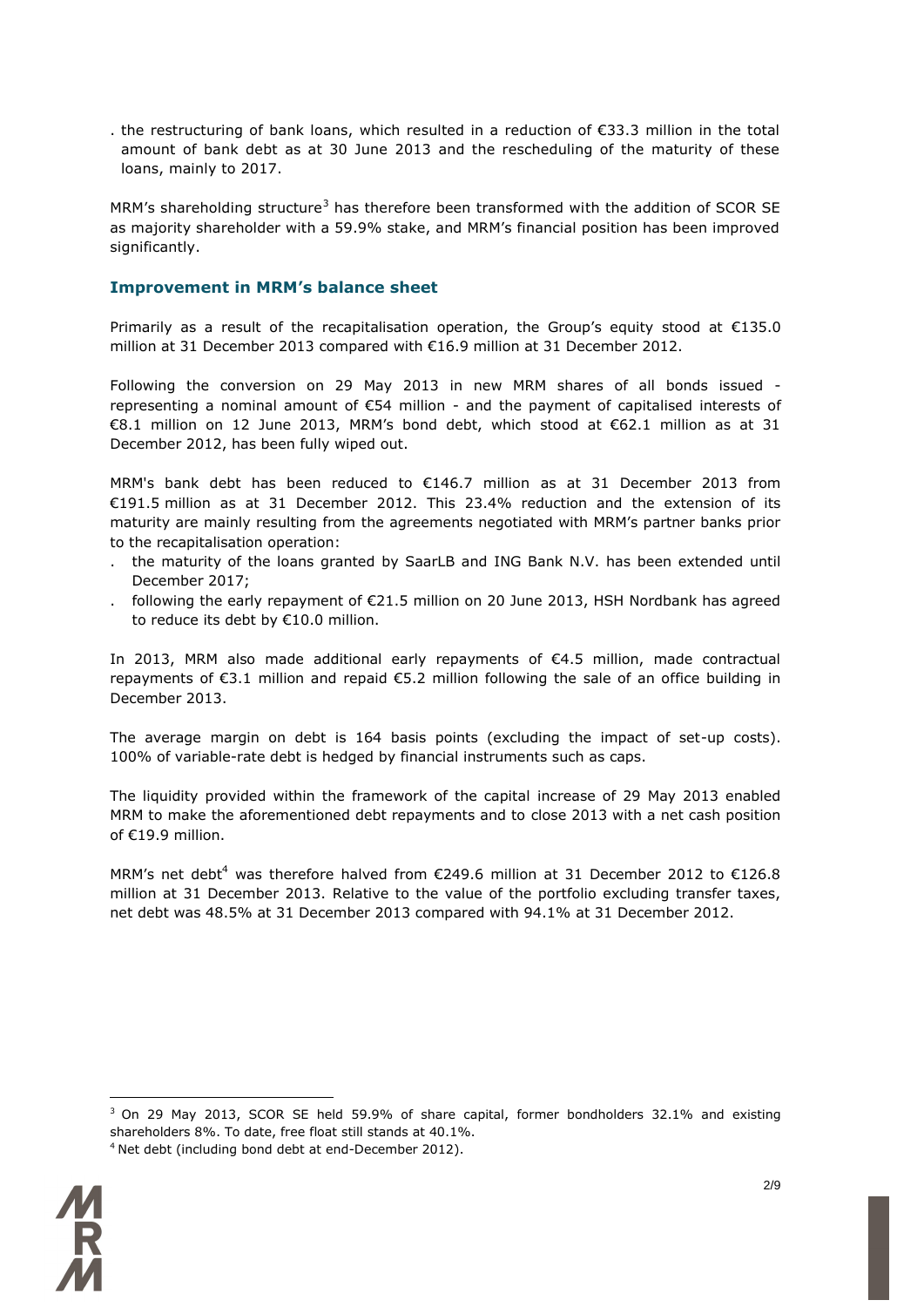| <b>Simplified IFRS balance sheet</b><br>in $\epsilon$ million | 31.12.2013 | 31.12.2012 |
|---------------------------------------------------------------|------------|------------|
| Investment properties                                         | 233.3      | 253.8      |
| Assets held for sale                                          | 27.8       | 15.2       |
| Current receivables/assets                                    | 10.9       | 9.7        |
| Cash and cash equivalents                                     | 19.9       | 4.0        |
| Total assets                                                  | 291.9      | 282.7      |
| Equity                                                        | 135.0      | 16.9       |
| Bonds <sup>5</sup>                                            | 0.0        | 62.1       |
| Bank loans                                                    | 146.7      | 191.5      |
| Other debt/liabilities                                        | 10.2       | 12.2       |
| <b>Total equity and liabilities</b>                           | 291.9      | 282.7      |

# **Portfolio value broadly stable on a like-for-like basis**

The value of MRM's portfolio<sup>6</sup> decreased from  $\epsilon$ 269.0 million at 31 December 2012 to  $\epsilon$ 261.1 million at 31 December 2013. This primarily reflects the sale in December 2013 of a fully occupied office building on Rue de la Bourse in Paris for €10.4 million (excluding transfer taxes). On a like-for-like basis, the value of MRM's portfolio remained broadly unchanged in 2013 (-0.2%).

The office portfolio, comprising eight properties with very different occupancy rates from one building to the other makes up 42.0% of MRM's portfolio. Its value increased by 2.2% like-forlike, mainly thanks to a higher occupancy rate at the Nova building, rising from 0% to 40% in the course of the year. At  $1<sup>st</sup>$  January 2014, net annualised rents generated by the portfolio of office buildings in operation amounted to €4.7 million.

The retail portfolio accounts for 58.0% of the value of MRM's portfolio. It comprises nine asset lines with an occupancy rate of 84% and a total of net annualised rents of €8.9 million as at 1 January 2014. The value of this portfolio decreased by 1.8% like-for-like, mainly as a result of the closure on 31 December 2013 of the Bricorama store that occupied more than 5,000 sqm in the Sud Canal shopping centre in Saint-Quentin-en-Yvelines.

During 2013, 26 leases<sup>7</sup> were signed, representing annual rental income of  $\epsilon$ 2.9 million. In particular, MRM signed the first three leases within the Nova office building in La Garenne-Colombes. The redevelopment of this 10,700 sqm HQE-certified office building located in the outskirts of La Défense was completed in 2012.

Investments made across the entire portfolio during the year amounted to €2.6 million. The change in fair value was down €3.0 million.

<sup>&</sup>lt;sup>6</sup> Value excluding transfer taxes, based on appraisals at 31 December 2013 performed by Catella, Savills and Jones Lang LaSalle, and including held-for-sale assets recognised in accordance with IFRS5.  $7$  New leases or renewals.



 $\overline{a}$ 

<sup>&</sup>lt;sup>5</sup> Including capitalised interests.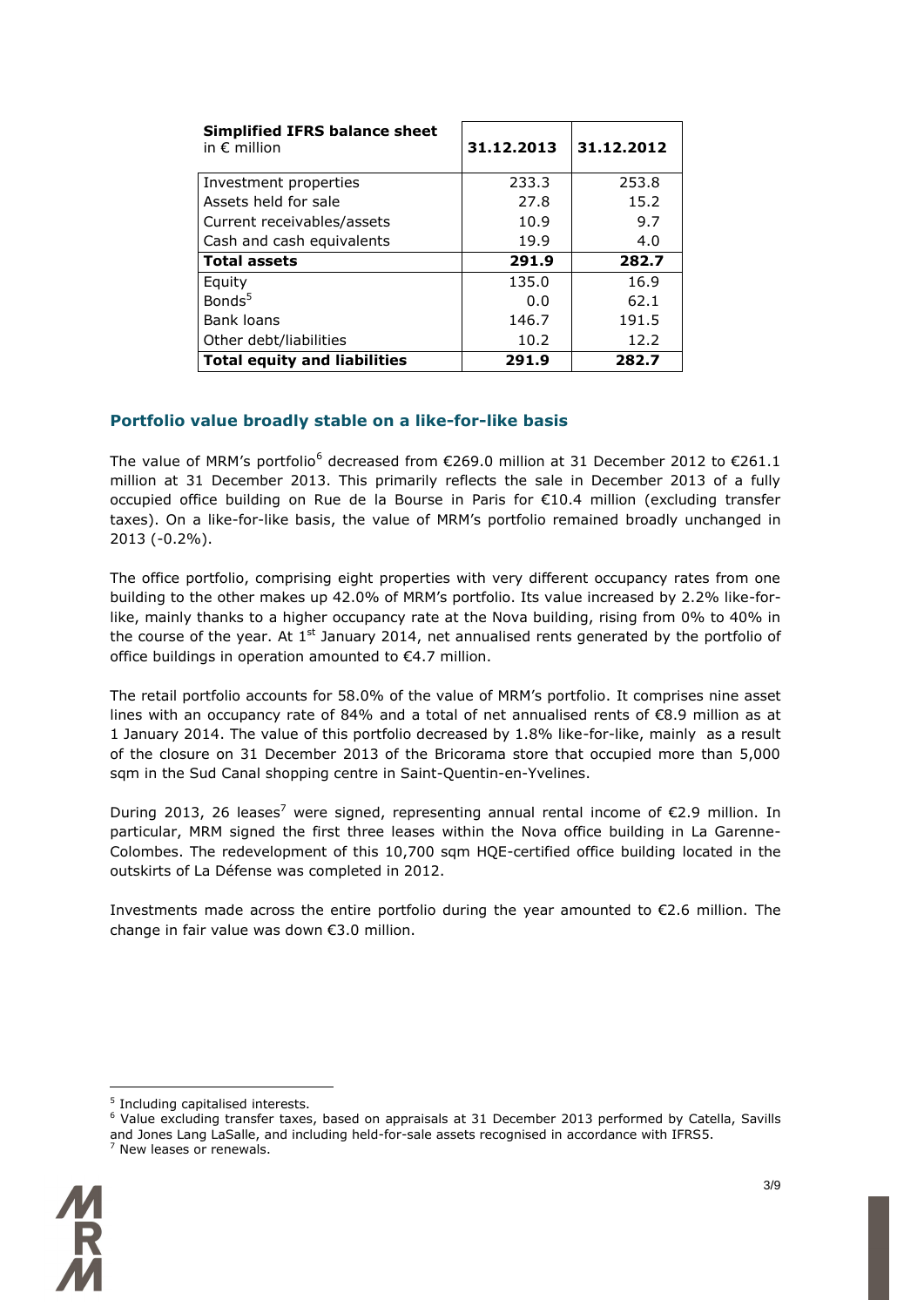| Value <sup>5</sup> of MRM's portfolio | 31.12.2013 | 31.12.2012 |       |
|---------------------------------------|------------|------------|-------|
|                                       | €m         | % of total | €m    |
| Retail                                | 151.4      | 58.0%      | 154.2 |
| <b>Offices</b>                        | 109.7      | 42.0%      | 114.8 |
| <b>Total MRM</b>                      | 261.1      | 100.0%     | 269.0 |

#### **Very sharp increase in NAV**

Taking account of the recapitalisation operation and the restructuring of MRM's liabilities, liquidation NAV increased significantly to €135.0 million at 31 December 2013, compared with €16.9 million a year earlier. Replacement NAV rose from €32.1 million at 31 December 2012 to €149.7 million.

| Net asset value        |             | 31.12.2013 |             | 31.12.2012 |
|------------------------|-------------|------------|-------------|------------|
|                        | total<br>€m | per share  | total<br>€m | per share  |
| <b>Liquidation NAV</b> | 135.0       | E3.1       | 16.9        | €4.9       |
| Replacement NAV        | 149.7       | €3.4       | 32.1        | €9.3       |
| Number of shares       | 43,649,803  |            | 3,450,467   |            |

*(adjusted for treasury stock)*

Taking account of the new shares created as a result of the recapitalisation operation, liquidation NAV was reduced to €3.1 per share at 31 December 2013 and replacement NAV to €3.4 per share.

# **Rental income stable on a like-for-like basis**

MRM generated consolidated revenues of €15.9 million in 2013. This represents a fall of 3.3% relative to consolidated revenues for 2012, mainly as a result of the asset sales carried out since the start of 2012<sup>8</sup>. On a like-for-like basis, gross rental income remained broadly stable  $(-0.1\%)$ .

| <b>Consolidated revenues</b> | 2013 |               | 2012 |         | Change        |
|------------------------------|------|---------------|------|---------|---------------|
|                              | €m   | % of<br>total | €m   | Change  | like-for-like |
| Retail                       | 10.4 | 65.6%         | 10.5 | $-0.2%$ | $+0.8%$       |
| <b>Offices</b>               | 5.5  | 34.4%         | 6.0  | $-8.7%$ | $-1.8%$       |
| Total gross rental income    | 15.9 | 100.0%        | 16.5 | $-3.3%$ | $-0.1\%$      |

 $\overline{a}$  $8$  A list of assets sold is provided in the appendix.

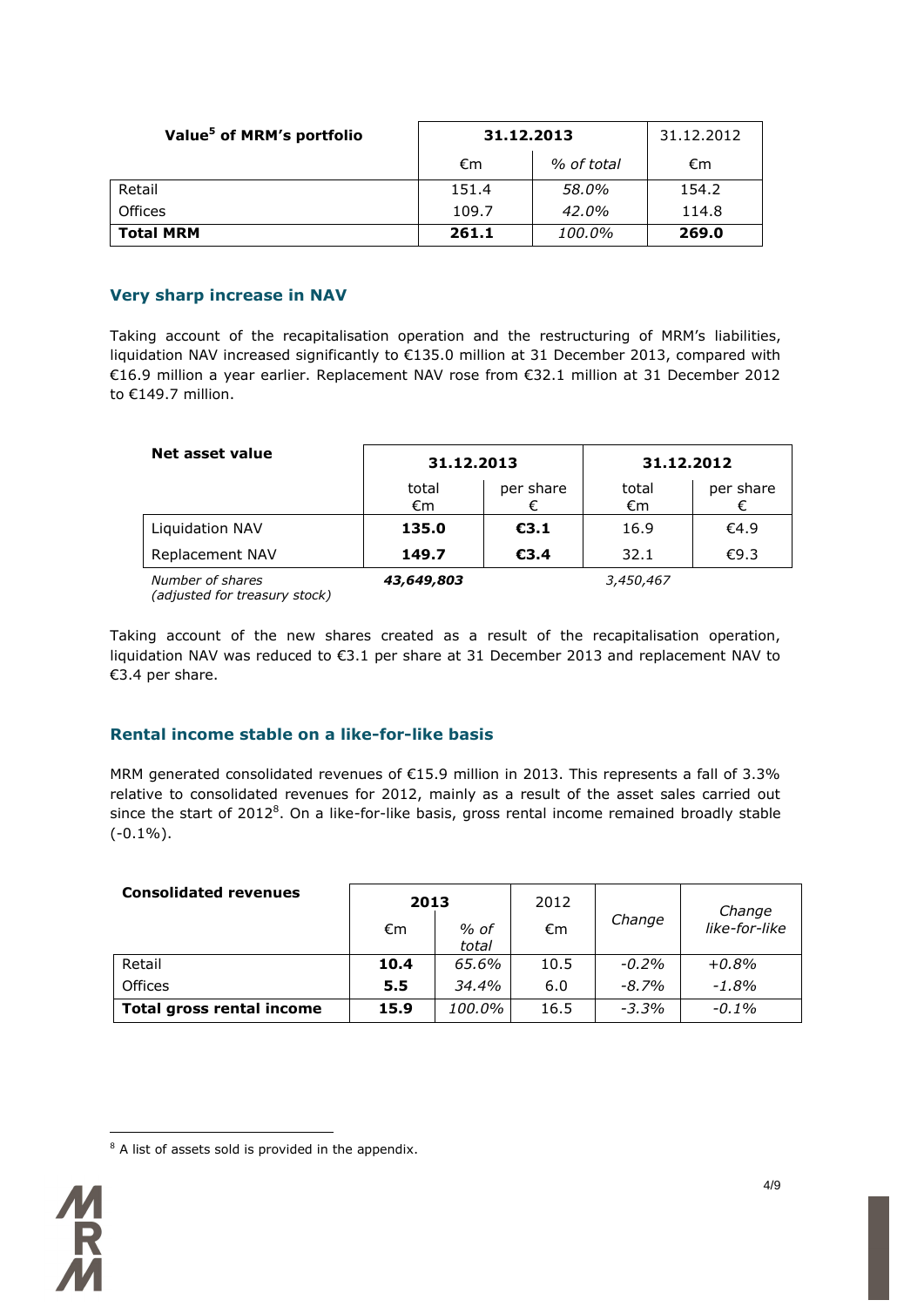Rental income from retail properties increased by 0.8% like-for-like relative to 2012, thanks to new leases coming into effect and the positive effect of indexation, which more than made up for the impact of the freeing up of space. On a reported basis, rental income from retail properties remained broadly stable (-0.2%) relative to 2012.

On a like-for-like basis, office revenues were down 1.8% relative to 2012 due to the freeing up of space during the year, which was not completely offset by the leases signed during the period coming into effect in the second half of the year, in particular those concerning the Nova building, and the positive effect of indexation. On a reported basis, the decline in revenues was more pronounced at -8.7% due to asset sales carried out since 1 January 2012.

| <b>Simplified IFRS income statement</b><br>in $\epsilon$ million | 2013  | 2012  | Change   |
|------------------------------------------------------------------|-------|-------|----------|
| Gross rental income                                              | 15.9  | 16.5  | $-3.3%$  |
| Non-recovered property expenses                                  | (4.5) | (3.8) | $+19.7%$ |
| Net rental income                                                | 11.4  | 12.7  | -10.1%   |
| Operating expenses                                               | (4.7) | (4.9) | $-3.3%$  |
| Provisions net of reversals                                      | (0.6) | (0.8) |          |
| <b>Current operating income</b>                                  | 6.1   | 7.0   | $-12.7%$ |
| Net gains/(losses) on disposal of assets                         | 2.5   | (0.2) |          |
| Change in fair value of properties                               | (3.0) | (3.5) |          |
| Other operating income and expense                               | 0.2   | 0.0   |          |
| <b>Operating income</b>                                          | 5.8   | 3.3   | $+75.2%$ |
| Net cost of debt                                                 | (3.9) | (7.2) | -46.0%   |
| Other financial income and expense                               | 36.3  | (0.4) |          |
| Net income before tax                                            | 38.3  | (4.3) |          |
| Income tax                                                       | (0.0) | (0.1) |          |
| Consolidated net income                                          | 38.3  | (4.4) |          |

#### **Positive impact from the restructuring of liabilities on net income**

Net rental income totalled €11.4 million, down 10.1% notably as a result of the increase in non-recovered property charges relating to the completion of the Nova building in La Garenne-Colombes in April 2012. Taking account of the slight fall in operating expenses and provisions net of reversals, current operating income came to €6.1 million compared with €7.0 million in 2012.

Including the €2.5 million income from the disposal of assets and the €3.0 million adjustment to the fair value of the portfolio, MRM recorded operating income of €5.8 million compared with €3.3 million in 2012.

Net cost of debt was €3.9 million, down 46.0% relative to 2012. This significant reduction was due to the restructuring of bank and bond debts during the year.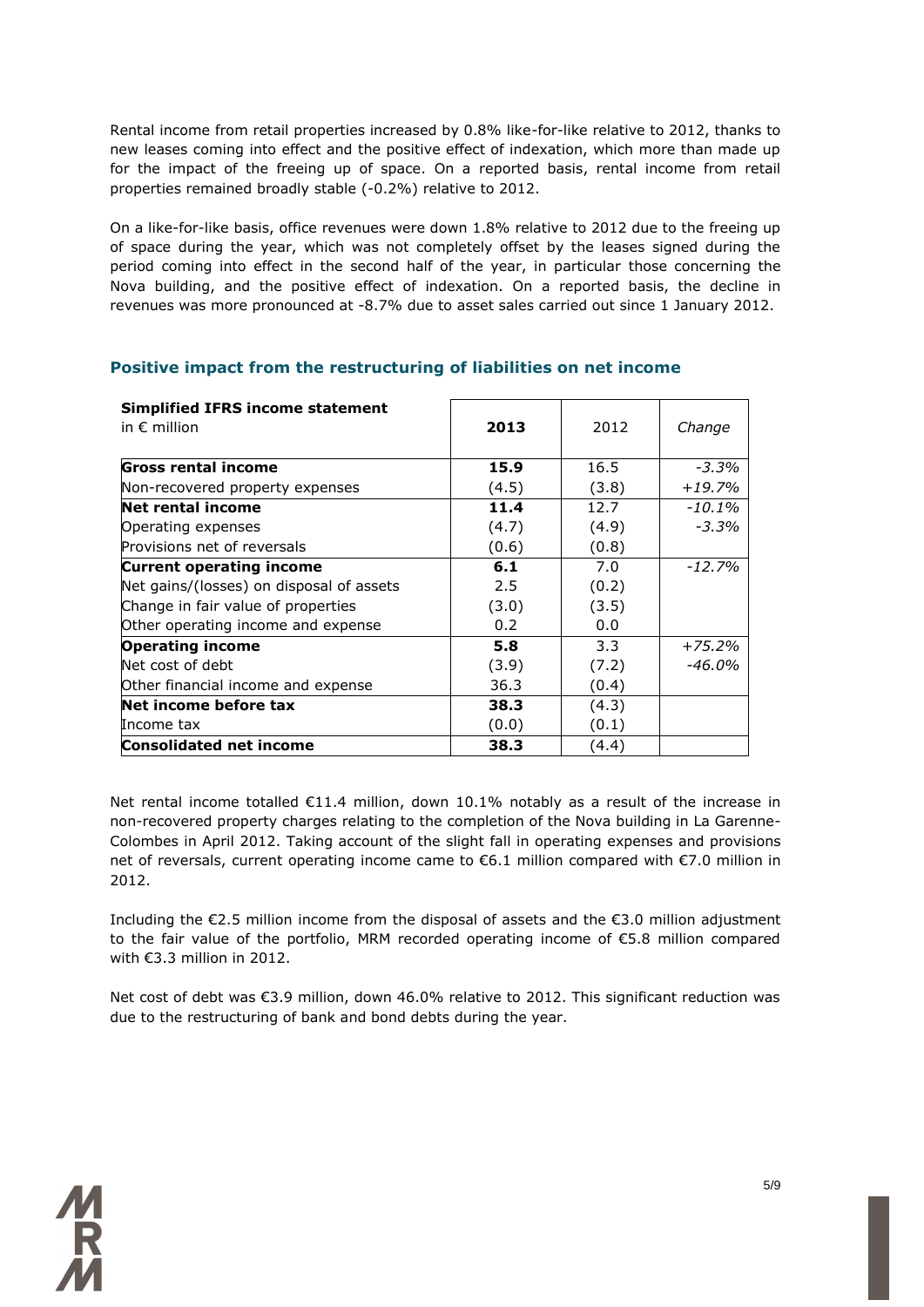As a result of the restructuring of liabilities, other financial income and expense includes financial income of €37.0 million corresponding primarily to:

- . the conversion of DB Dynamique Financière bonds into new MRM shares, generating income of €26.2 million;
- . the €10 million reduction in debt granted by HSH Nordbank.

Consolidated net income came to  $\epsilon$ 38.3 million compared with a loss of  $\epsilon$ 4.4 million in 2012.

#### **Strong growth in net operating cash flow**

Gross operating income came to €6.9 million compared with €7.9 million in 2012. This fall reflects the reduction in net rental income relating mainly to the assets sold since the start of 2012 and to the higher vacancy cost for office buildings in the process of being let.

| Net operating cash flow<br>in $\epsilon$ million | 2013  | 2012  | Change   |
|--------------------------------------------------|-------|-------|----------|
| <b>Net rental income</b>                         | 11.4  | 12.7  | $-10.1%$ |
| Operating expenses                               | (4.7) | (4.9) | $-3.3%$  |
| Other operating income and expense               | 0.3   | 0.1   |          |
| <b>Gross operating income</b>                    | 6.9   | 7.9   | $-12.1%$ |
| Net cost of debt                                 | (3.9) | (7.5) | $-48.1%$ |
| Other non-operating income and expense           | 0.0   | 0.0   |          |
| Net operating cash flow                          | 3.0   | 0.4   | X8.6     |

Thanks to the reduction in bank and bond debt in 2013, coupled with continuing very low interest rates, net operating cash flow increased significantly to €3.0 million compared with €0.4 million in 2012.

#### **Proposed dividend<sup>1</sup>**

For the first time, MRM's Board of Directors has decided to propose the payment of a dividend of €0.10 per share for 2013. This distribution will be subject to approval at the general shareholders' meeting of 4 June 2014.

#### **Outlook**

Having recapitalised its equity and significantly restructured its liabilities in 2013, MRM's leeway has now been restored to a major extent.

In 2014, MRM will also benefit from the full effect of the reduction in asset management fees resulting from the implementation of the new asset management agreement with CBRE Global Investors and the full effect of the lower cost of debt as a result of the restructuring of its debt.

As regards office properties, MRM's priority is to continue to work actively on letting vacant space, while implementing its programme of asset disposal.

MRM has decided to refocus its activities on retail properties, for which the priority is also to let vacant space and consolidate rental revenues for the portfolio. More generally, MRM is conducting an in-depth review of its plans to enhance the value of its retail properties in order

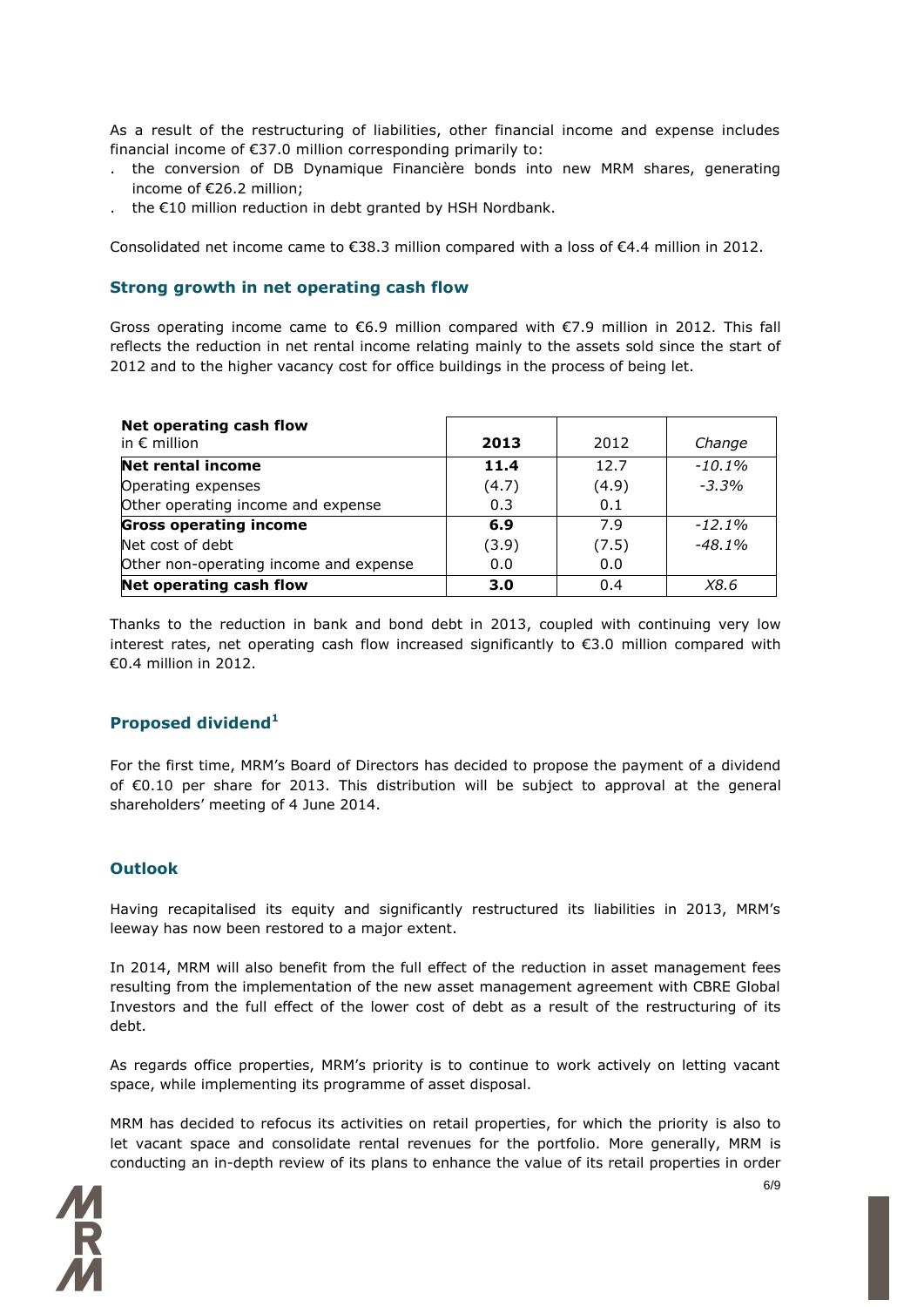to adapt them to the current market conditions.

François de Varenne, Chairman of MRM's Board of Directors commented: *"With its stronger balance sheet, restored earnings capacity and adapted corporate governance structure, MRM can now concentrate on refocusing its activities on the retail property sector. While adapting its plans to changes in the sector, MRM benefits from new leeway to make its properties more attractive and exploit their value potential."*

#### **Calendar**

Revenues for the first quarter of 2014 are due on 15 May 2014 before market opening.

#### **About MRM**

MRM is a listed real estate company with a portfolio worth  $\epsilon$ 261.1 million (excluding transfer taxes) as at 31 December 2013, comprising retail properties (58.0%) and offices (42.0%). Since 29 May 2013, SCOR SE has been MRM's main shareholder, holding a 59.9% stake. On the same day, MRM and its subsidiaries have concluded with CBRE Global Investors a new real estate asset management agreement. MRM is listed in compartment C of NYSE Euronext Paris (ISIN: FR0000060196 - Bloomberg code: MRM:FP – Reuters code: MRM.PA). It opted for the SIIC status on 1 January 2008.

#### **For more information**

**MRM contacts:**

**MRM DDB Financial** 5, avenue Kléber 54, rue de Clichy 75795 Paris Cedex 16 75009 Paris France **France France** T +33 (0)1 58 44 71 98 T +33 (0)1 53 32 61 51 relation finances@mrminvest.com isabelle.laurent@ddbfinancial.fr

**Site Internet : www.mrminvest.com**

Isabelle Laurent

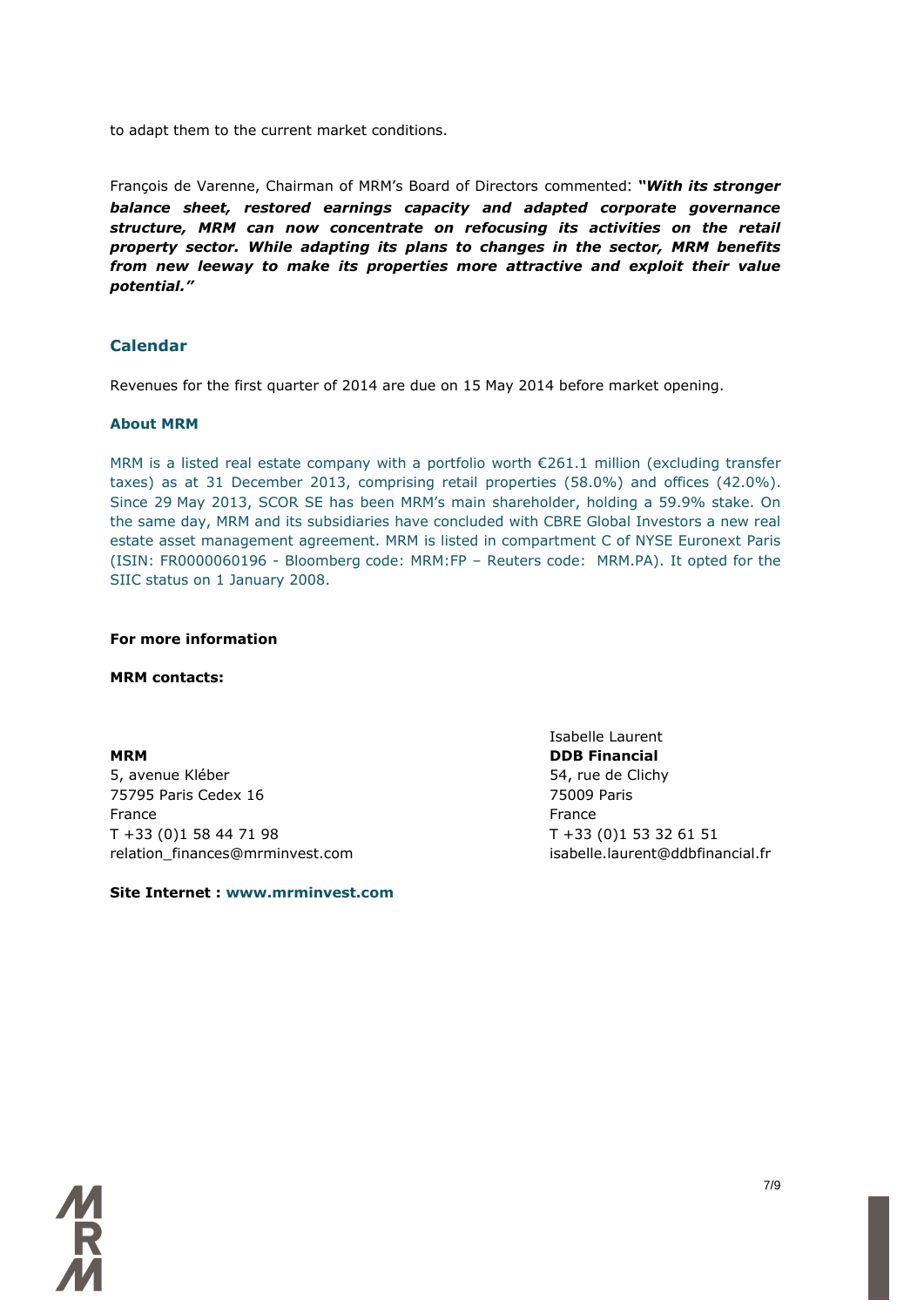# **Appendix 1: Asset sales since 1 January 2012**

| Assets sold                                                                       | Date of sale   | Price excl.<br>transfer taxes<br>$(\epsilon m)$ |
|-----------------------------------------------------------------------------------|----------------|-------------------------------------------------|
| Five retail properties,<br>Paris region                                           | February 2012  | 14.2                                            |
| Office building,<br>Rue Niepce in Paris<br>$(14th$ arrondissement)                | September 2012 | 8.1                                             |
| Residential space within the Galerie du<br>Palais building,<br><b>Tours</b>       | December 2012  | 0.2                                             |
| Office building,<br>Rue de la Bourse in Paris<br>(2 <sup>nd</sup> arrondissement) | December 2013  | 10.4                                            |